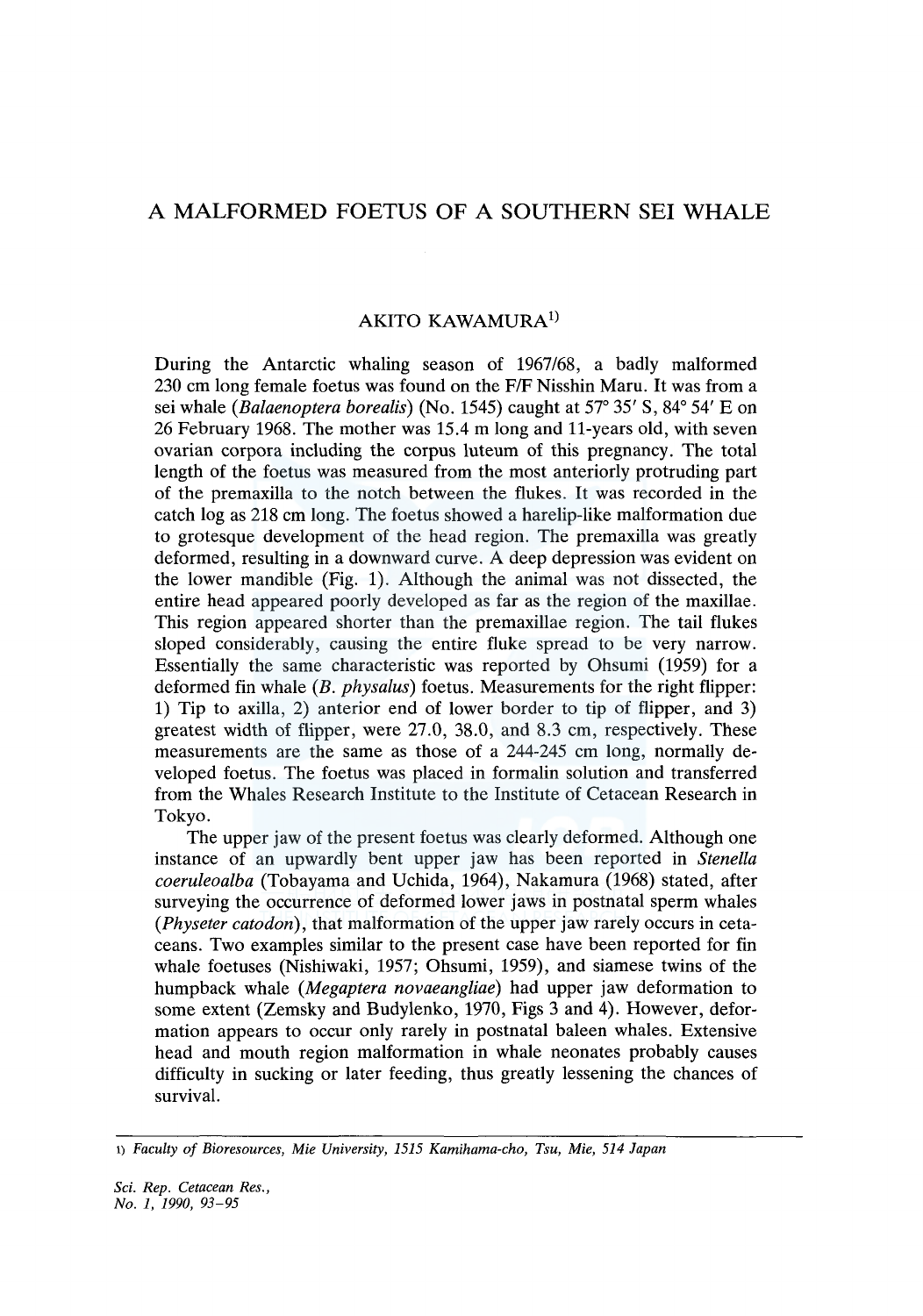## 94 KAWAMURA

## REFERENCES

NAKAMURA, K. 1968. Studies on the whale with deformed lower jaw, with special reference to its feeding. *Bull. Kanagawa Pref. Mus., Kanagawa, Japan* 1: 13-27.

N1sHIWAKI, M. 1957. One-eyed monster of fin whale. *Sci. Rep. Whales Res. Inst., Tokyo* 12: 193-195.

OttsUMI (Kimura), S. 1959. A deformed fin whale fetus. *Sci. Rep. Whales Res. Inst., Tokyo* 14: 145-147.

- ToBAYAMA, T. and UCHIDA, S. 1964. [A dolphin of malformed rostrum.] *Geiken Tsushin, Whales Res. Inst., Tokyo* 151: 43-44. (in Japanese).
- ZEMSKY, V. A. and BuoYLENKO G. A. 1970. Siamese twins of humpback whale. *Trans. Atlantniro* 29: 225-230. (in Russian).



- Fig. 1. A 230 cm malformed female foetus of a southern sei whale found on 26 February 1968. Whale number indicated as 1545 in the catch log of the Nisshin Mam fleet in 1967/68 season.
	- CD Entire body of the foetus.
	- $(2)$  Head of the foetus showing the blowholes in an extremely forward position, malformed development of the maxillae and premaxillae regions, and upwardly curved tip of the lower jaw. The eye is shown by the arrow.
	- @ Opened mouth showing oral cavity, palatal ridge, tongue and extremely depressed lower jaw.